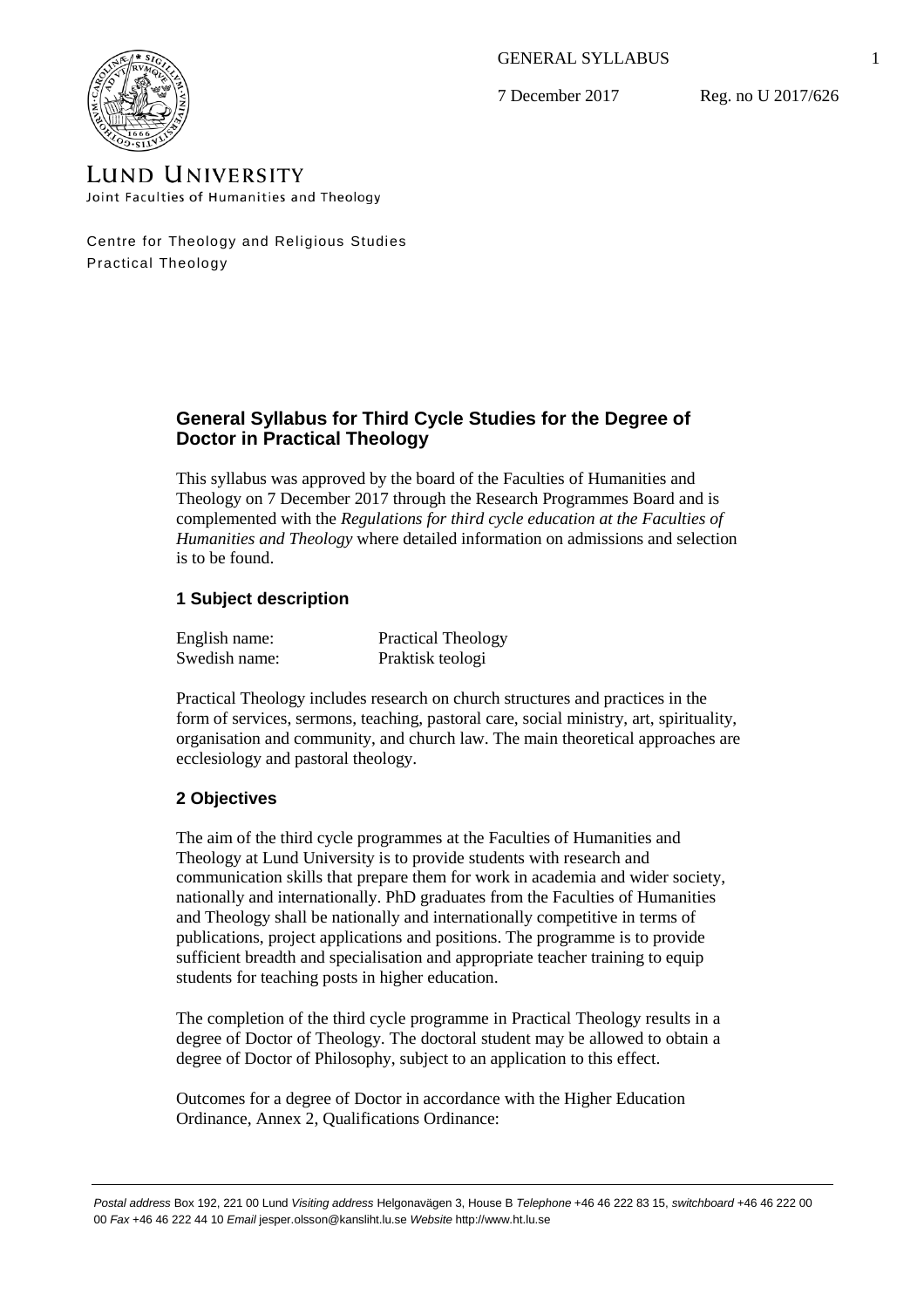#### *Knowledge and understanding*

For the degree of Doctor the third-cycle student shall – demonstrate broad knowledge and systematic understanding of the research field as well as advanced and up-to-date specialised knowledge in a limited area of this field, and – demonstrate familiarity with research methodology in general andthe

methods of the specific field of research in particular.

#### *Competence and skills*

For the degree of Doctor the third-cycle student shall – demonstrate the capacity for scholarlyanalysis and synthesis as well to review and assess new and complex phenomena, issues and situations autonomously and critically

– demonstrate the ability to identify and formulate issues with scholarly precision critically, autonomously and creatively, and to plan and use appropriate methods to undertake research and other qualified tasks within predetermined time frames and to review and evaluate such work – demonstrate through a dissertation the ability to make a significant contribution to the formation of knowledge through his or her own research – demonstrate the ability in both national and international contexts to present and discuss research and research findings authoritatively in speech and writing and in dialogue with the academic community and society in general – demonstrate the ability to identify the need for further knowledge, and – demonstrate the capacity to contribute to social development and support the learning of others both through research and education and in some other qualified professional capacity.

#### *Judgement and approach*

For the degree of Doctor the third-cycle student shall – demonstrate intellectual autonomy and disciplinary rectitude as well as the ability to make assessments of research ethics, and – demonstrate specialised insight into the possibilities and limitations of research, its role in society and the responsibility of the individual for how it is used.

Outcomes for a degree of Doctor in Practical Theology:

#### *Knowledge and understanding*

For the degree of Doctor in Practical Theology, the third cycle student shall have acquired

- very good knowledge of past and present church structures and practices
- familiarity with the approaches of ecclesiology and pastoral theology
- good knowledge of the development patterns, current research and key issues of Practical Theology

### *Competence and skills*

For the degree of Doctor in Practical Theology, the third cycle student shall have acquired

– familiarity with different approaches of studying church structures and practices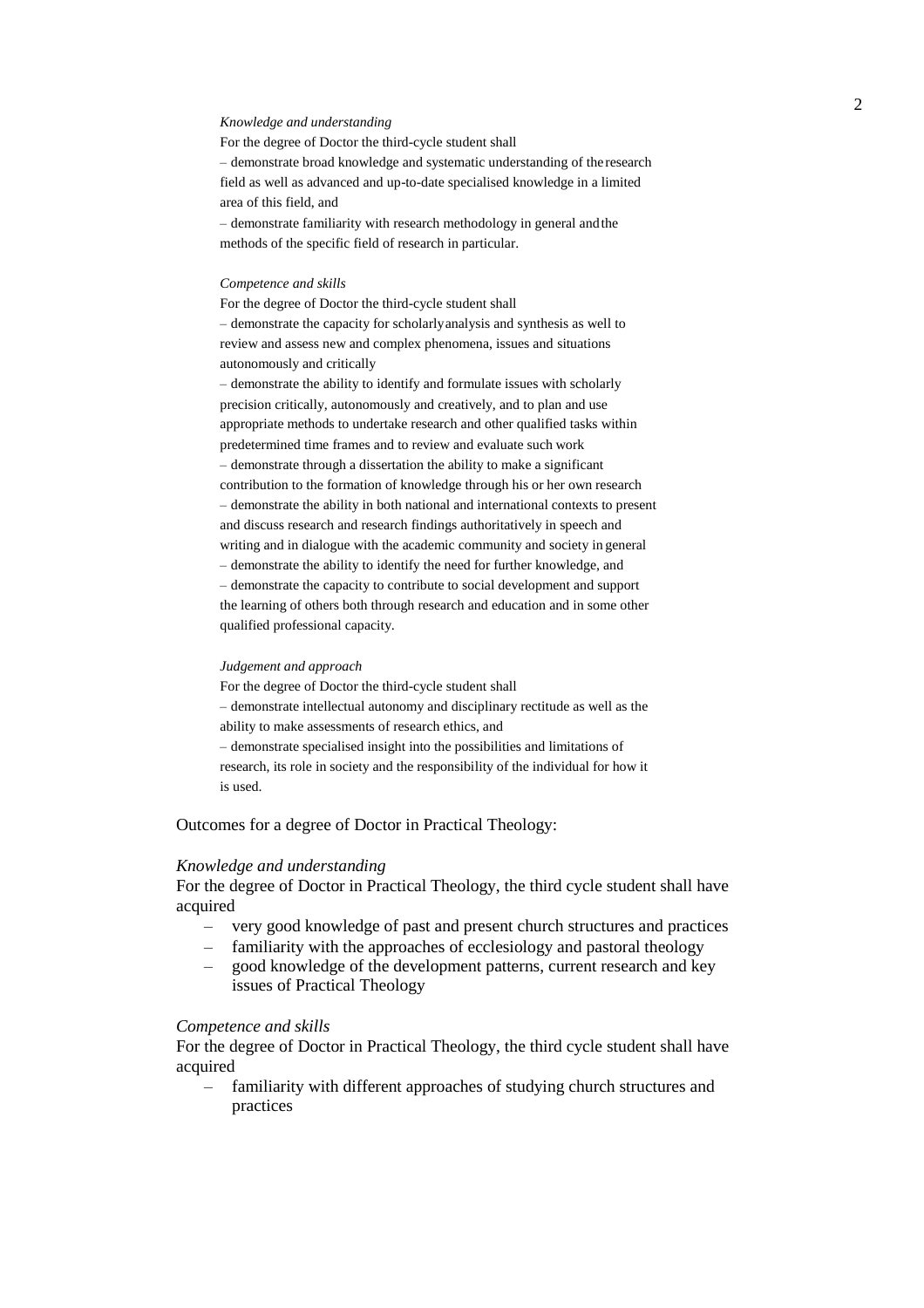#### *Judgement and approach*

For the degree of Doctor in Practical Theology, the third cycle student shall have acquired

– the ability to take a conscious and responsible position on the tension between the discourses of scholarship and faith and their respective claims to truth

## **3 Admission requirements**

Pursuant to the Higher Education Ordinance, Chapter 7 Section 35, the requirements for admission to third cycle studies are as follows:

The requirements for admission to third-cycle courses and study programmes are that the applicant:

1. meets the general and specific entry requirements that the higher education institution may have laid down, and

2. is considered in other respects to have the ability required to benefit from the course or study programme.

For admission to third cycle studies at the Faculties of Humanities and Theology, it is always the applicant's responsibility to document his or her eligibility at the deadline for applications.

## **3.1 General admission requirements**

Pursuant to the Higher Education Ordinance, Chapter 7 Section 39, the general requirements for admission to third cycle studies are as follows:

A person meets the general entry requirements for third-cycle courses and study programmes if he or she:

1. has been awarded a second-cycle qualification

2. has satisfied the requirements for courses comprising at least 240 credits of which at least 60 credits were awarded in the second cycle, or

3. has acquired substantially equivalent knowledge in some other way in Sweden or abroad.

The higher education institution may permit an exemption from the general entry requirements for an individual applicant, if there are special grounds.

Second cycle courses and papers (see Specific admission requirements below) must be categorised as such in the relevant course syllabus.

At the Faculties of Humanities and Theology, the second cycle is defined in accordance with the Higher Education Act, Chapter 1 Section 9:

Second-cycle courses and study programmes shall be based fundamentally on the knowledge acquired by students during first-cycle courses and study programmes, or its equivalent.

Second-cycle courses and study programmes shall involve the acquisition of specialist knowledge, competence and skills in relation to first-cycle courses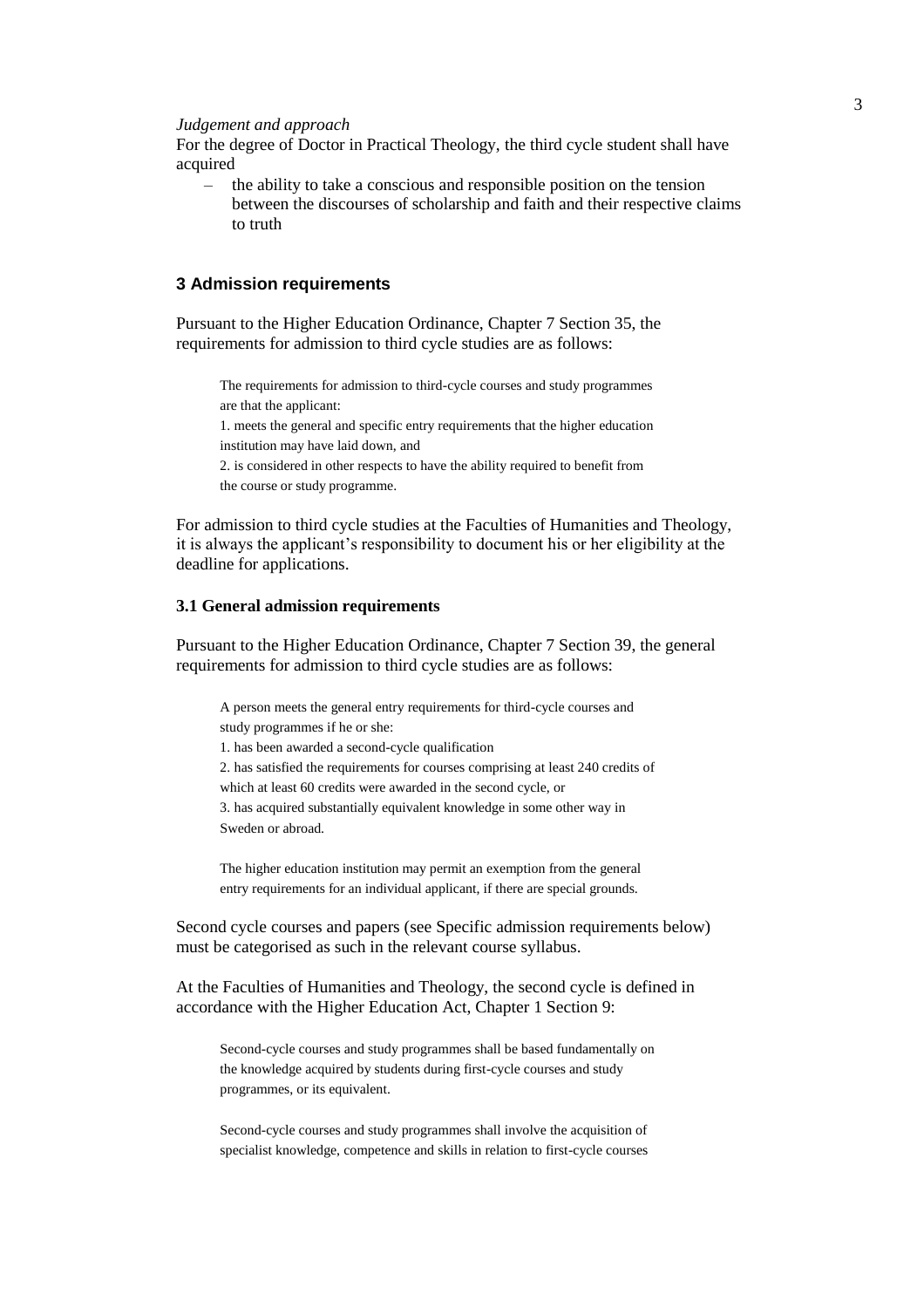and study programmes, and in addition to the requirements for first-cycle courses and study programmes shall:

- further develop the ability of students to integrate and make autonomous use of their knowledge

- develop the students' ability to deal with complex phenomena, issues and situations, and

- develop the students' potential for professional activities that demand

considerable autonomy, or for research and development work. Ordinance (2006:173).

Assessment of equivalent knowledge (item 3) will normally only be made when the applicant's qualifications are from an educational system in which the above definition of 'second cycle' is not applicable.

## **3.2 Specific admission requirements**

A person meets the specific admission requirements for third cycle courses and study programmes in Practical Theology if he or she

- has satisfied the requirements for courses comprising at least 120 credits in Theology or Religious Studies
- has passed a degree project comprising at least 15 second cycle credits specialising in Practical Theology
- has the ability to assimilate research in English
- has the ability to assimilate research in German or a Romance language

A person who by virtue of education in Sweden or abroad has acquired equivalent knowledge also meets the specific admission requirements.

## **3.3. Credit transfer**

The Higher Education Ordinance, Chapter 6:

#### *Credit transfer*

Section 6 If a student at a higher education institution in Sweden has successfully completed a higher education course or study programme, she or he is entitled to transfer the credits awarded for a course or study programme at another higher education institution. This does not apply, however, if there is a substantial difference between these courses or study programmes.

The same applies for students who have successfully completed a course or study programme:

1. at a university or higher education institution in Denmark, Finland, Iceland or Norway or a signatory to the Council of Europe's Convention of 11 April 1997 on the Recognition of Qualifications concerning Higher Education in the European Region (Swedish Treaty Series 2001:46), or

2. at Nordiska högskolan för folkhälsovetenskap (NHV – The Nordic School of Public Health). Ordinance (2006:1053).

Section 7 A student is entitled to transfer credits from a course or study programme other than that laid down in Section 6 if the nature and extent of the knowledge and skills cited by the student are such that they correspond on the whole to the course or study programme for which the credits are to be recognised. A student may also be given credit for corresponding knowledge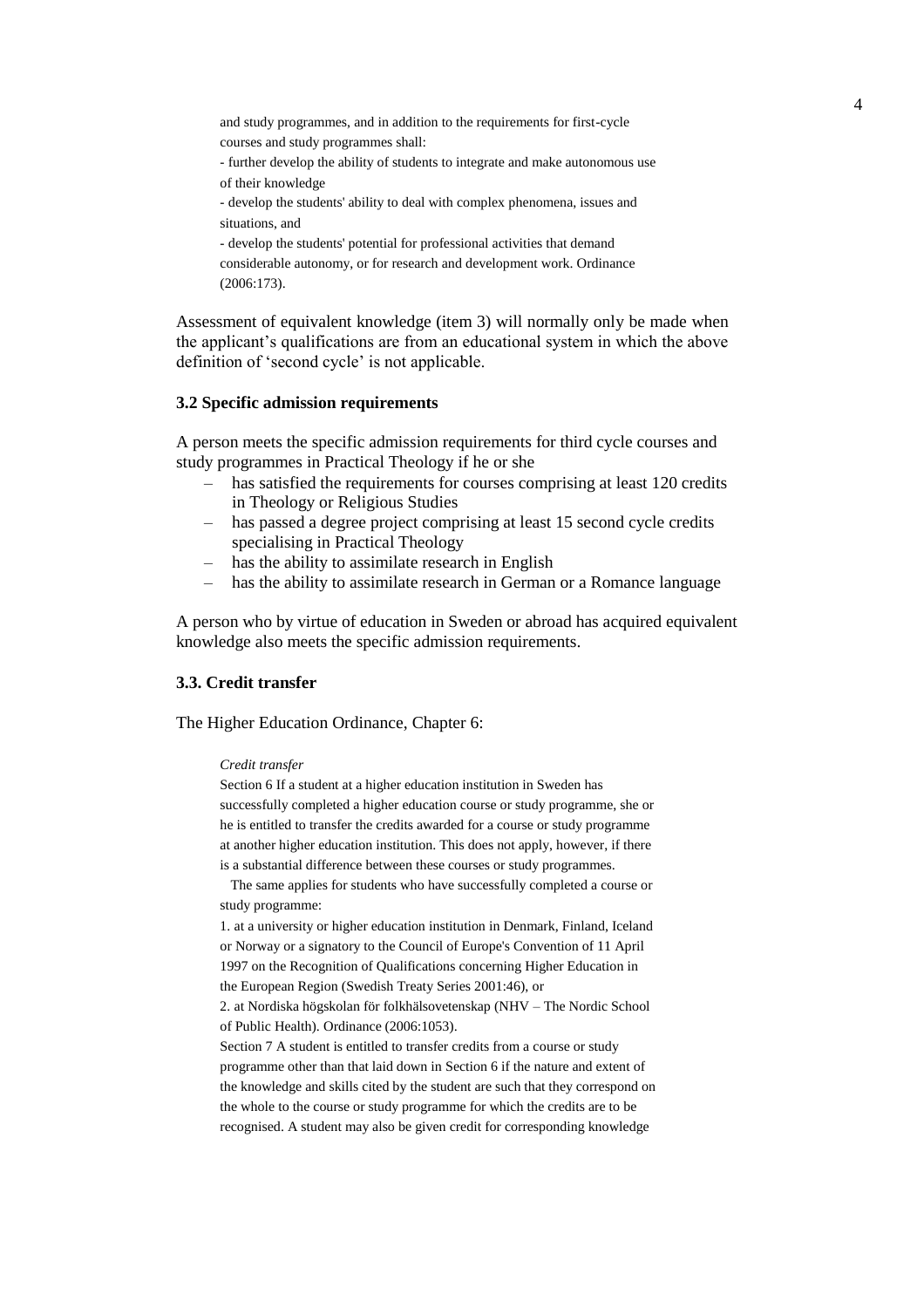and skills acquired in a vocational or professional capacity. Ordinance (2006:1053).

Section 8 The higher education institution shall assess whether credits can be awarded for the prior course or study programme or professional or vocational experience.

Credits may only be awarded to those who are students unless otherwise provided by statute or ordinance. Ordinance (2010:1064).

At the Faculties of Humanities and Theology, students must apply for credit transfer. The application will only be considered if it is submitted together with an application for admission to third cycle studies. A decision on credit transfer is taken in conjunction with a decision on admission. Credit transfer normally affects the length of the doctoral studentship awarded in the decision on admission. In conjunction with a proposed decision, the relevant department is to propose the length of the doctoral studentship and any credit transfer.

## **3.4. Selection**

The Higher Education Ordinance, Chapter 7 Section 41:

In selecting between applicants who meet the requirements laid down in Sections 35 & 36 their ability to benefit from the course of study programmes shall be taken into account.

The higher education institution determines which assessment criteria shall be used in determining the ability to benefit from the courses and study programmes.

However, the fact that an applicant is considered able to transfer credits from prior courses and study programmes or for professional or vocational experience may not alone give the applicant priority over other applicants. Ordinance (2010:1064).

The Faculties of Humanities and Theology will assess the applicant's ability to benefit from the programme against the criteria of quality, quantity, development and relevance.

# **4 The programme for a degree of Doctor**

Third cycle studies comprise four years of full-time study (240 credits). Part-time studies (at least 50%) may be pursued but must be completed within eight years.

## **4.1 Programme design**

The programme comprises 240 credits, made up of courses comprising 60 credits and an academic thesis (PhD thesis) comprising 180 credits. Teaching is in the form of courses and seminars, and supervision of the thesis work.

For a degree of Doctor the research student must have successfully completed all examinations in the programme and the PhD thesis.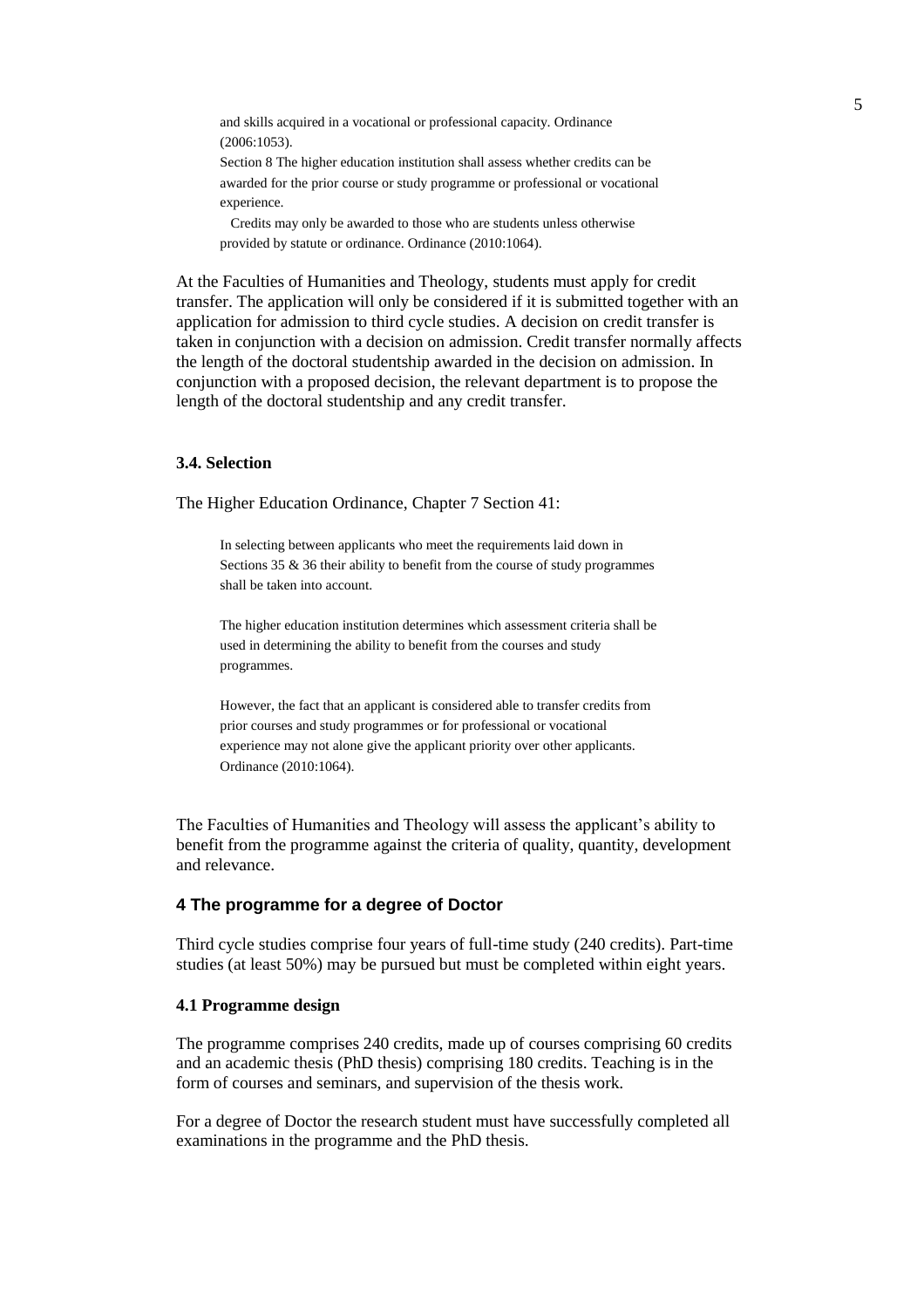#### **4.2 Supervision**

At least two supervisors shall be appointed for each doctoral student. One of them shall be nominated as the principal supervisor. The principal supervisor must have the qualifications of an associate professor and be employed at Lund University. The assistant supervisor must have a PhD degree. The supervisors must have completed supervisor training or be judged by the faculty board to have corresponding qualifications.

The individual study plan must specify the duties and responsibilities of each of the supervisors. Supervision comprises both help with the orientation of studies and thesis work and support throughout the studies. Doctoral students are entitled to supervision comprising 200 working hours distributed across the four-year study period. The hours are to include the supervisor's preparation for supervision (such as reading of thesis drafts), the supervision sessions and the overall planning of the programme, for example with regard to the individual study plan. However, tuition and assessment of the student in the context of third cycle courses are not to be included in the hours for supervision. The extent of supervision will vary throughout the programme and is to be detailed in the individual study plan and specified in the supervisors' duties plans.

The Higher Education Ordinance, Chapter 6 Section 28:

A doctoral student who so requests shall be allowed to change supervisor.

# **4.3 Individual study plan**

The Higher Education Ordinance, Chapter 6 Section 29:

An individual study plan shall be drawn up for each doctoral student. This plan shall contain the undertakings made by the doctoral student and the higher education institution and a timetable for the doctoral student's study programme. The plan shall be adopted after consultation with the doctoral student and his or her supervisors.

The individual study plan shall be reviewed regularly and amended by the higher education institution to the extent required after consultation with the doctoral student and his or her supervisors. The period of study may only be extended if there are special grounds for doing so. Such grounds may comprise leave of absence because of illness, leave of absence for service in the defence forces or an elected position in a trade union or student organisation, or parental leave.

The Faculties of Humanities and Theology have decided to adopt a digital tool for individual study plans. The study plan is to be printed and signed once a year by the doctoral student, principal supervisor, head of department and pro dean. Please see instructions appended to the tool.

The obligations of the doctoral student are specified in the Higher Education Ordinance, Chapter 6 Section 30.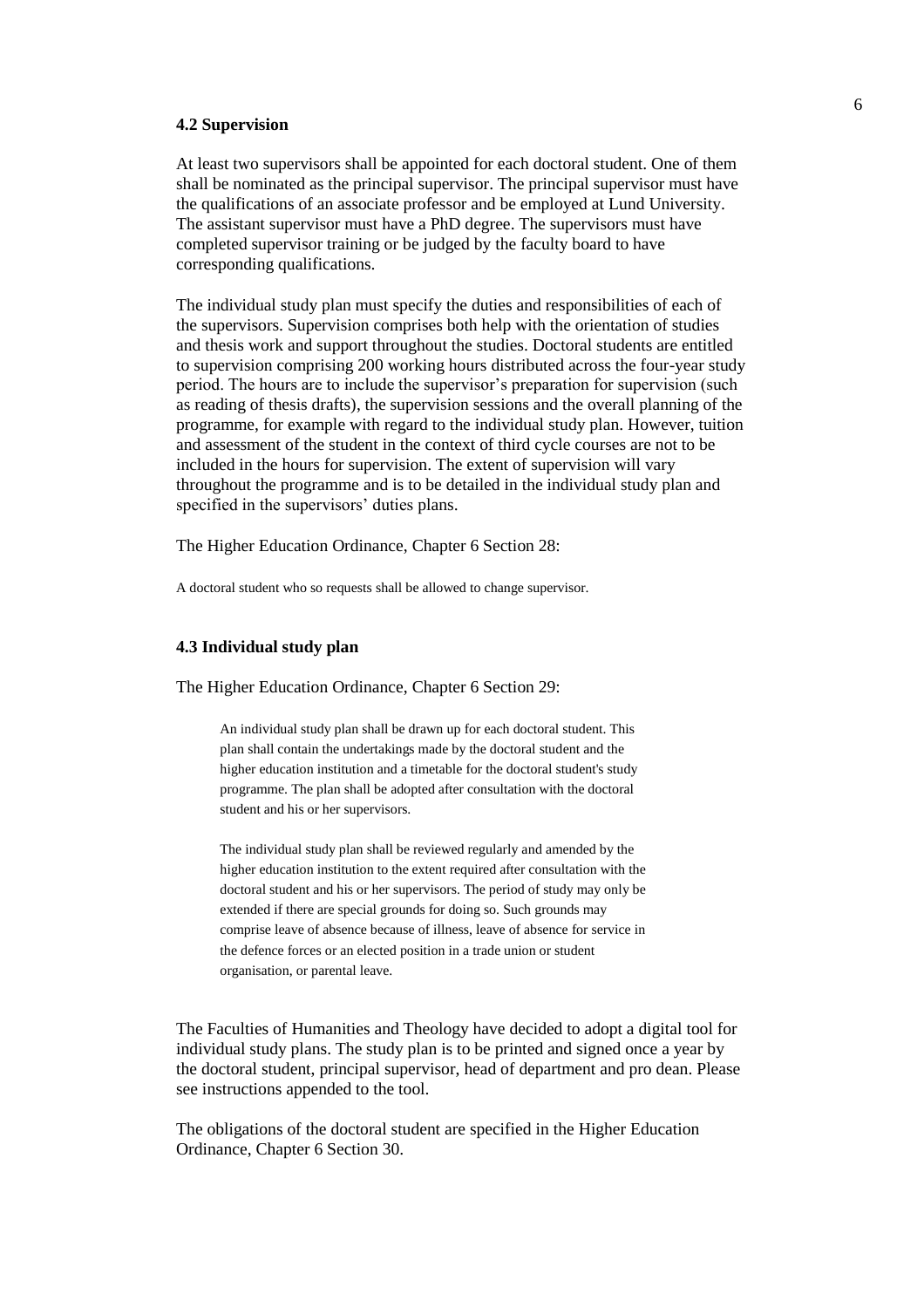## **4.4 Courses and seminars**

The courses that can be included in the programme may be courses offered by the home department or by other departments at or outside Lund University. The Faculties of Humanities and Theology provide a compulsory introduction course of 7.5 credits.

Regulations for third cycle education at Lund University, section 9:

All doctoral students shall be offered training in teaching and learning in higher education of at least two weeks. Doctoral students who teach in the first or second cycle shall have completed introductory training of at least two weeks or acquired equivalent knowledge in another way.

The faculty board shall decide whether training in higher education teaching and learning shall take the form of an examined component of the programme or form part of the doctoral student's departmental duties.

At the Faculties of Humanities and Theology, the training in higher education teaching and learning is included as a compulsory two-week component of the programme, amounting to 3 credits.

Core course in Practical Theology comprising 52.5 credits including compulsory modules of 37.5 credits:

Module 1: General Church Studies, Ecclesiology and Spirituality, 7.5 credits Module 2. Liturgy, Hymnology, Church Architecture and Church Art, 7.5 credits Module 3. Homiletics, Catechism Studies and Religious Instruction, 7.5 credits Module 4. Church Law, 7.5 credits Module 5. Pastoral Care, Social Ministry and Pastoral Theology, 7.5 credits

Other elective modules, comprising a total of 15 credits, must be related to different methodological and theoretical orientations of Practical Theology and/or be relevant to the thesis project.

The individual study plan is to specify the courses that can be credited towards the degree, including compulsory courses and previous courses for which credit transfer has been granted at the admission of the student (see section 3.3 above). For courses at other faculties, the number of credits available for transfer will be determined by the examiner when the courses are to be entered in the individual study plan.

The examiner on the doctoral programme is appointed by the department on behalf of the faculty board and must normally be employed by Lund University and have the qualifications of an associate professor. One of the grades Pass or Fail will be awarded for all examinations within the programme.

Active participation in seminars is an essential component of the doctoral programme at the Faculties of Humanities and Theology. The seminar